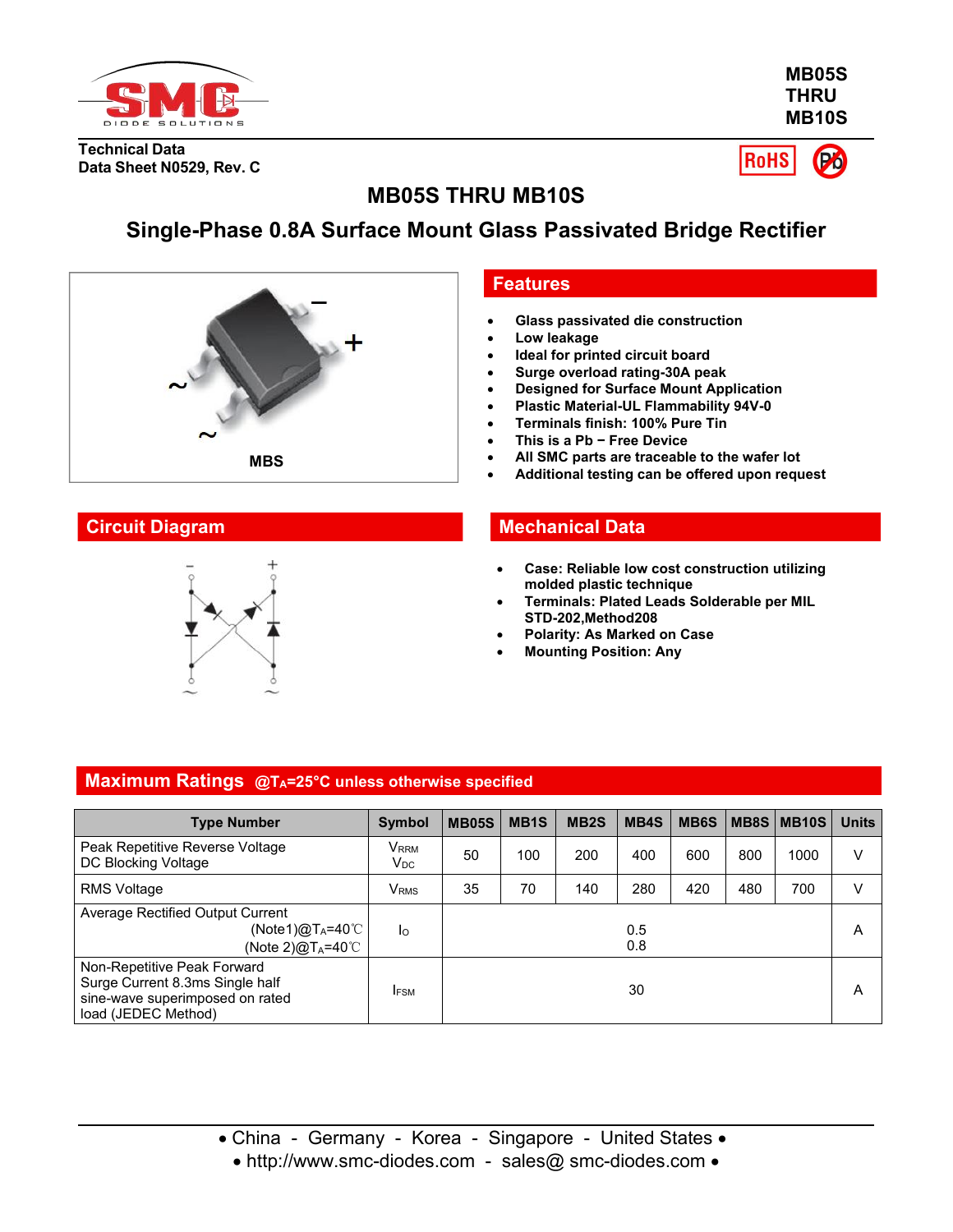

#### **Technical Data Data Sheet N0529, Rev. C**

| <b>MB05S</b> |  |
|--------------|--|
| <b>THRU</b>  |  |
| <b>MB10S</b> |  |

**RoHS** Po

| <b>Electrical Characteristics:@TA=25°C unless otherwise specified</b>                       |        |              |                   |      |  |                              |              |
|---------------------------------------------------------------------------------------------|--------|--------------|-------------------|------|--|------------------------------|--------------|
| <b>Type Number</b>                                                                          | Symbol | $MB05S$ MB1S | MB <sub>2</sub> S | MB4S |  | <b>MB6S   MB8S   MB10S  </b> | <b>Units</b> |
| Forward Voltage per element<br>@l⊧ =0.8A                                                    | Vғм    |              |                   |      |  |                              |              |
| Peak Reverse Current<br>@T $_A$ = 25°C<br>At Rated DC Blocking Voltage $@T_A = 125^\circ C$ | IR.    |              |                   | 500  |  |                              | цA           |
| Typical Junction Capacitance (Note 3)                                                       | Cj     |              |                   |      |  |                              | pF           |

 $*$  Pulse width < 300 µs, duty cycle <  $2\%$ 

| Thermal-Mechanical Specifications:@TA=25°C unless otherwise specified |                   |              |             |                   |           |  |                            |              |
|-----------------------------------------------------------------------|-------------------|--------------|-------------|-------------------|-----------|--|----------------------------|--------------|
| <b>Type Number</b>                                                    | <b>Symbol</b>     | <b>MB05S</b> | <b>MB1S</b> | MB <sub>2</sub> S |           |  | MB4S   MB6S   MB8S   MB10S | <b>Units</b> |
|                                                                       | R <sub>eja</sub>  |              |             |                   | 70        |  |                            | °C/W         |
| Typical Thermal Resistance per leg                                    | $R_{0,II}$        |              |             |                   | 20        |  |                            |              |
| Operating Junction and Storage Temperature<br>Range                   | $T_J$ , $T_{STG}$ |              |             |                   | $-55+150$ |  |                            | $\sim$<br>ັ  |

Note: 1. Mounted on glass epoxy PC board with 1.3mm<sup>2</sup> solder pad.

2. Mounted on aluminum substrate PC board with 1.3mm<sup>2</sup> solder pad.

. 3. Measured at 1.0 MHZ and applied reverse voltage of 4.0 VDC

## **Ratings and Characteristics Curves**





China - Germany - Korea - Singapore - United States

• http://www.smc-diodes.com - sales@ smc-diodes.com •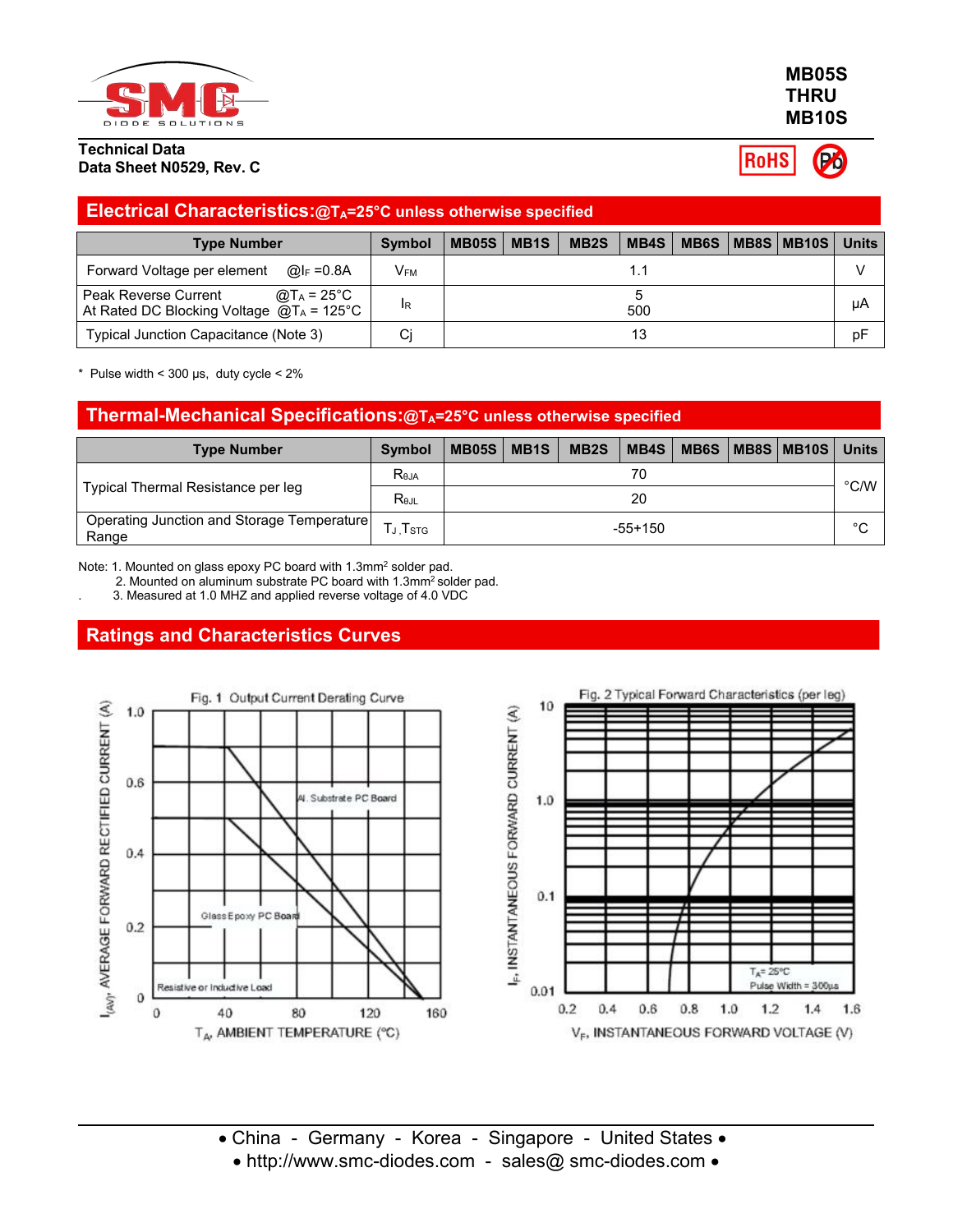

**MB05S THRU MB10S**

Po

RoHS

#### **Technical Data Data Sheet N0529, Rev. C**



PERCENT OF RATED PEAK INVERSE VOLTGE (V)

## **Ordering Information**

| <b>Device</b>                               | Package                 | <b>Plating</b> | <b>Shipping</b> |                              |
|---------------------------------------------|-------------------------|----------------|-----------------|------------------------------|
| <b>MB05S</b><br><b>THRU</b><br><b>MB10S</b> | <b>MBS</b><br>(Pb-Free) | Pure Sn        | 3000pcs / reel  | <b>MB05S</b><br><b>XXXXX</b> |
| <b>MB05S</b><br>THRU<br>MB <sub>10</sub> S  | <b>MBS</b><br>(Pb-Free) | Pure Sn        | 3000pcs / reel  |                              |

For information on tape and reel specifications, including part orientation and tape sizes, please refer to our tape and reel packaging specification.



| <b>Marking Diagram</b>       |                                 |                                                         |
|------------------------------|---------------------------------|---------------------------------------------------------|
|                              |                                 | Where XXXXX is YYWWL                                    |
| <b>MB05S</b><br><b>XXXXX</b> | <b>MB05S</b><br>YY<br><b>WW</b> | = Type Number<br>$=$ Year<br>$=$ Week<br>$=$ Lot Number |
|                              |                                 | <b>Cautions: Molding resin</b><br>Epoxy resin UL:94V-0  |

- China Germany Korea Singapore United States
	- http://www.smc-diodes.com sales@ smc-diodes.com •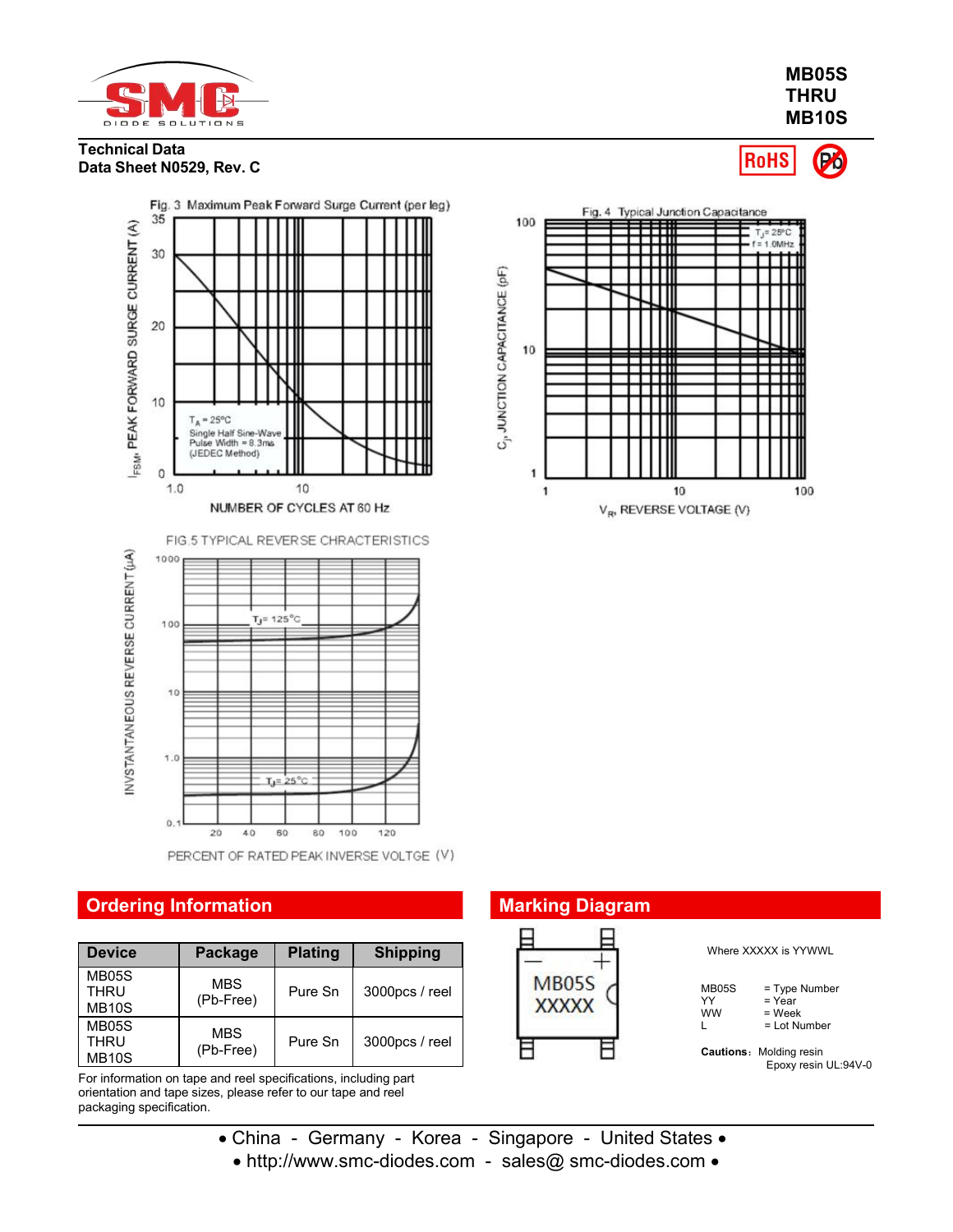

**Technical Data Data Sheet N0529, Rev. C**

**MB10S RoHS** Po

**MB05S THRU**

### **Mechanical Dimensions MBS(Inches/Millimeters)**



## **Carrier Tape Specification MBS**



| <b>SYMBOL</b>  | <b>Millimeters</b> |       |  |  |
|----------------|--------------------|-------|--|--|
|                | Min.               | Max.  |  |  |
| A <sub>0</sub> | 4.92               | 5.12  |  |  |
| B0             | 7.12               | 7.32  |  |  |
| D0             | 1.50               | 1.60  |  |  |
| D <sub>1</sub> | 1.40               | 1.60  |  |  |
| P <sub>0</sub> | 3.90               | 4.10  |  |  |
| P1             | 7.90               | 8.10  |  |  |
| P <sub>2</sub> | 1.95               | 2.05  |  |  |
| Е              | 1.65               | 1.85  |  |  |
| K <sub>0</sub> | 2.78               | 2.98  |  |  |
| F              | 5.45               | 5.55  |  |  |
| W              | 11.90              | 12.10 |  |  |
| T              | 0.24               | 0.30  |  |  |
| 10P0           | 39.80              | 40.20 |  |  |
| 抗拉拉力           | ≥3KG               |       |  |  |

- China Germany Korea Singapore United States
	- http://www.smc-diodes.com sales@ smc-diodes.com •